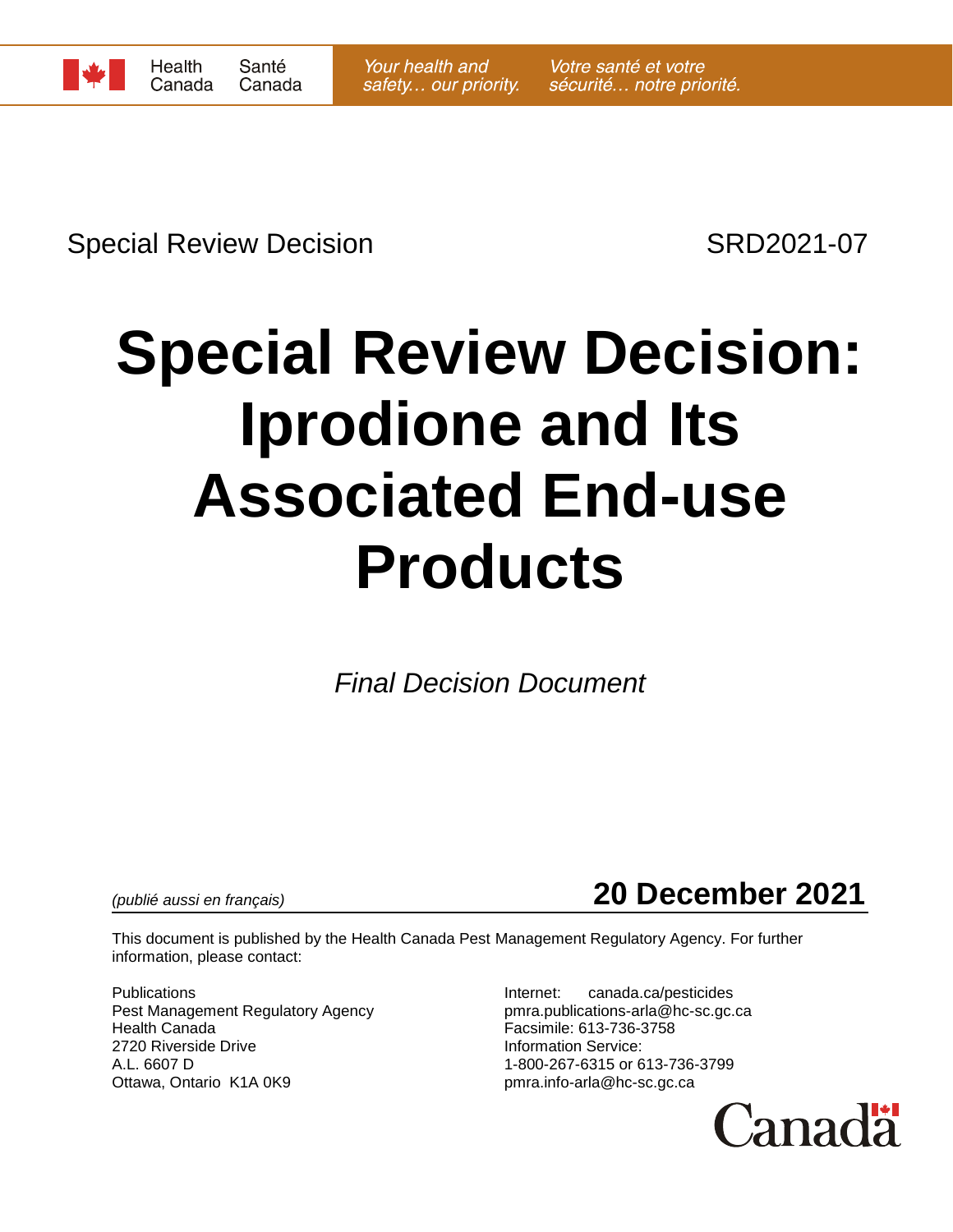ISSN: 2561-6269 (online)

Catalogue number: H113-17/2021-7E (print version) H113-17/2021-7E-PDF (PDF version)

#### **© Her Majesty the Queen in Right of Canada, as represented by the Minister of Health Canada, 2021**

All rights reserved. No part of this information (publication or product) may be reproduced or transmitted in any form or by any means, electronic, mechanical, photocopying, recording or otherwise, or stored in a retrieval system, without prior written permission of Health Canada, Ottawa, Ontario K1A 0K9.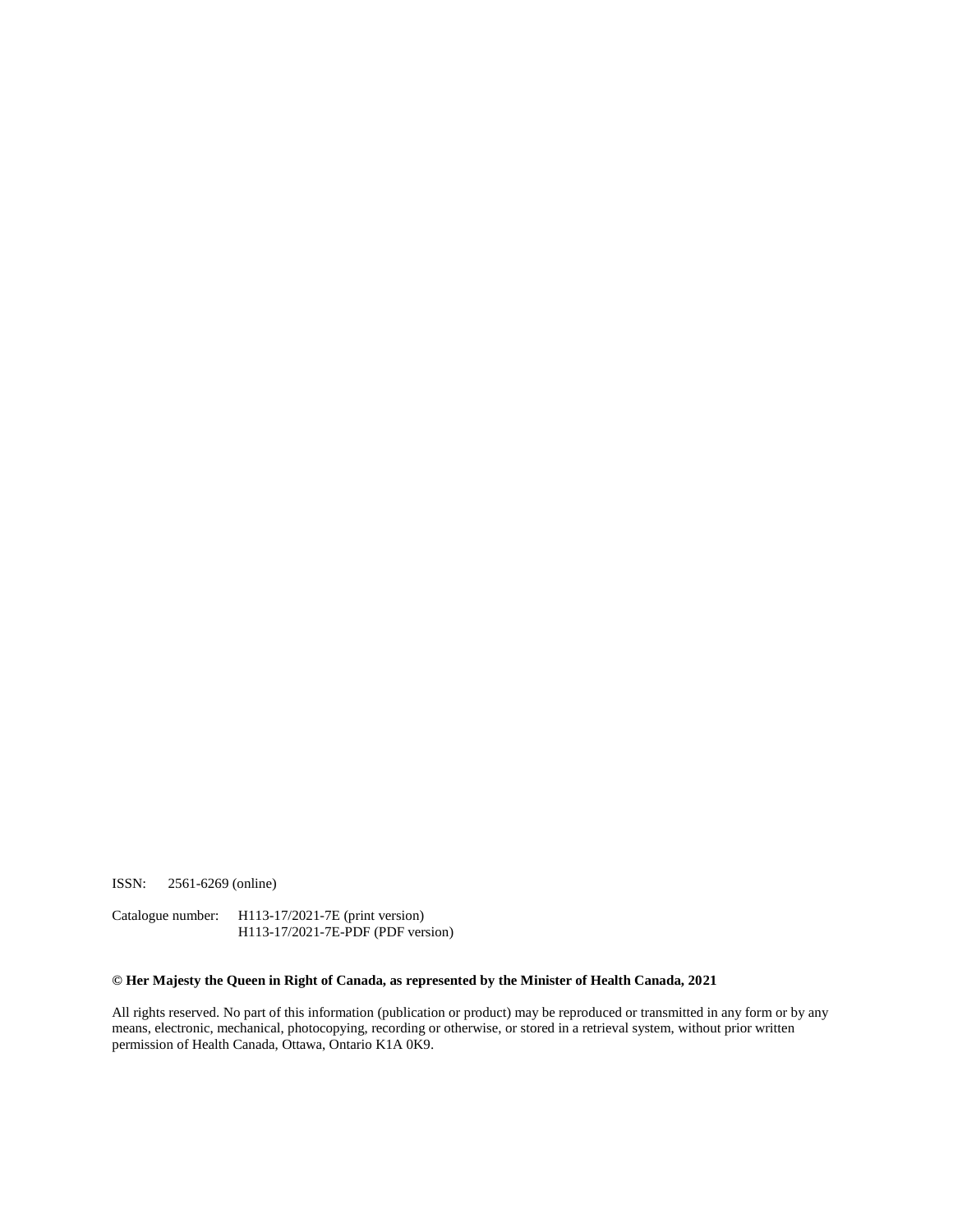### **Special review decision**

Pursuant to subsection 17(2) of the *Pest Control Products Act*, Health Canada's Pest Management Regulatory Agency (PMRA) initiated a special review of iprodione based on the decision taken by the European Commission to prohibit the use of iprodione due to human health and environmental concerns in 2017.

Health Canada evaluated the aspects of concern in accordance with subsection 18(4) of the *Pest*  Control Products Act. The proposed special review decision was published for consultation<sup>1</sup> in the Proposed Special Review Decision PSRD2021-01, *Special Review for Iprodione and Its Associated End-use Products*. One comment from the Forest Nursery Association of British Columbia was received during the consultation period in support of the proposed special review decision.

Iprodione is a contact fungicide registered for commercial uses in Canada. Re-evaluation of iprodione was completed in 2018 (Re-evaluation Decision RVD2018-16, *Iprodione and Its Associated End-use Products*), and continued registration is granted with additional risk mitigation measures. Currently registered products containing iprodione are listed in Appendix I.

Following an evaluation of the aspects of concern, Health Canada has determined that continued registration of products containing iprodione is considered to be acceptable under current conditions of use. Therefore, Health Canada, under the authority of the *Pest Control Products Act*, is confirming the current registration of pest control products containing iprodione in Canada. No additional risk reduction measures are required.

All pest control products containing iprodione that are registered in Canada are subject to this special review decision. This document presents the final regulatory decision<sup>2</sup> for the special review of iprodione. The complete reference list of all information used in this final special review decision was set out in PSRD2021-01.

### **Other information**

Any person may file a notice of objection<sup>3</sup> regarding this decision on iprodione within 60 days from the date of publication of this special review decision. For more information regarding the basis for objecting (which must be based on scientific grounds), please refer to the [Pesticides](https://www.canada.ca/en/health-canada/services/consumer-product-safety/pesticides-pest-management.html)  [section](https://www.canada.ca/en/health-canada/services/consumer-product-safety/pesticides-pest-management.html) of the Canada.ca website (Request a Reconsideration of Decision) or contact the PMRA's Pest Management Information Service.

 $\frac{1}{1}$ "Consultation statement" as required by subsection 28(2) of the *Pest Control Products Act*.

<sup>2</sup> "Decision statement" as required by subsection 28(5) of the *Pest Control Products Act*.

<sup>3</sup> As per subsection 35(1) of the *Pest Control Products Act*.